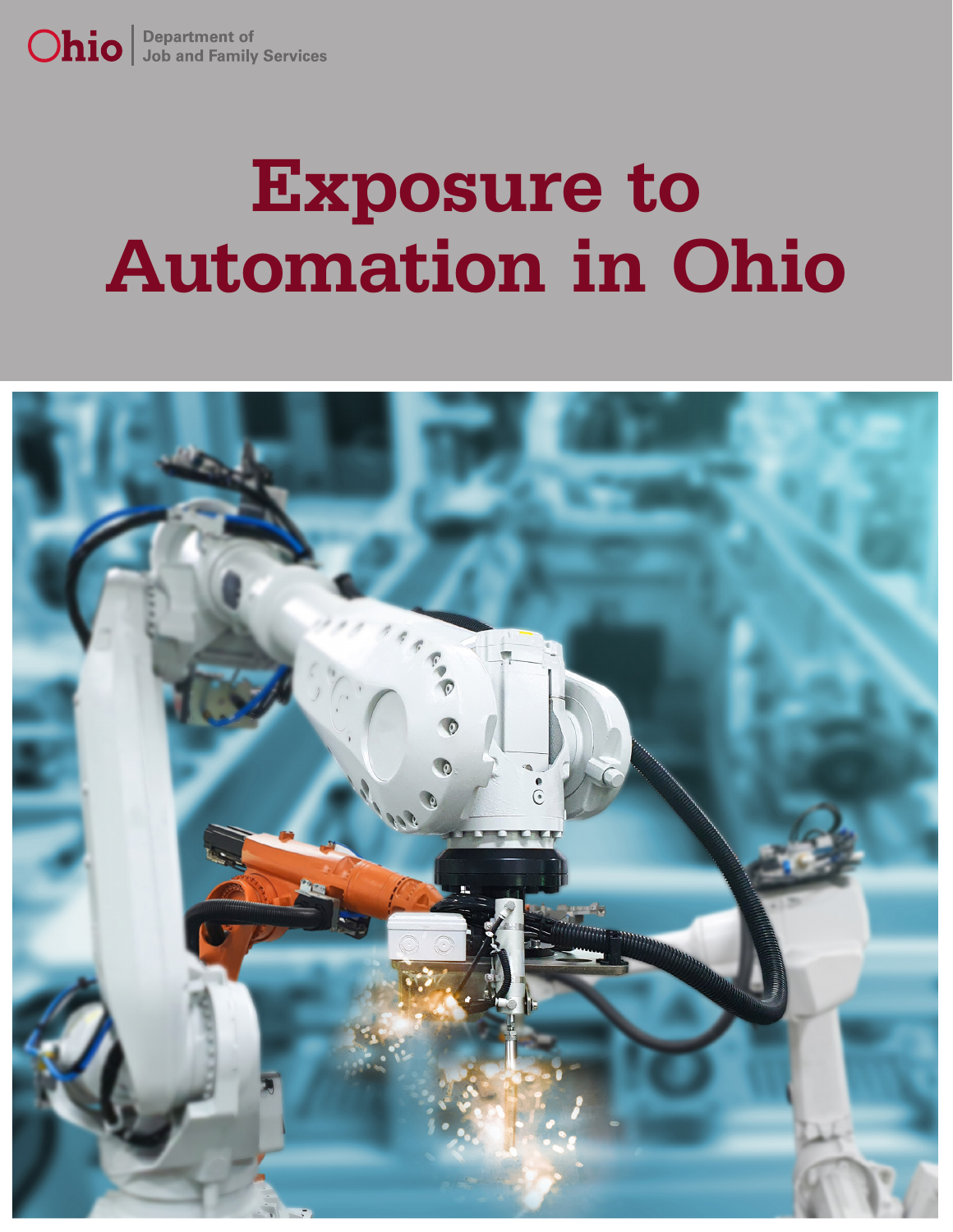## Introduction

Automation and the future of work have been discussed for more than 50 years. Recently, economists, journalists, and researchers have been focusing on the long-term impact of automation, machine learning, and computerization on employment, occupations, and occupational mix. Some of these articles, editorials, and research studies focus on the long-term job losses associated with automation such as machine learning and computerization of job tasks and occupations while also focusing on the impact automation has on specific occupations, such as driverless technology on truck and transit drivers and machine learning technology on computer programmers and other IT jobs. Some researchers have focused on specific geographical regions and/or industries. While Ohio's labor market and employment patterns, in general, mirrors the national labor market, Ohio could see different impacts on occupational mix and jobs, particularly as automation has been increasing for decades in Ohio's manufacturing sector.

For this paper we applied automation exposure scores to the occupations in Ohio's workforce. The automation literature frequently uses the term "risk for automation." We prefer 'exposure to automation' because, even at high risk, not all jobs in an occupation will be automated. Large, automated manufacturing machines and lines will require workers to set up, tend, maintain, and repair the equipment, in addition to possibly on-loading and off-loading materials and finished goods from the equipment. Automated teller machines (ATMs) were once feared to replace all bank tellers; however, ATM use has not eliminated all tellers but rather freed tellers and bank staff to focus on helping customers with more complex financial transactions and allowed banks to expand their services and products by offering more financial instruments. This provided opportunities for tellers to update their skills for different positions or occupations. Currently, attention is being paid to driverless trucks. Over the years we have seen technology such as GPS and electronic logs make some tasks of truck drivers easier without necessarily reducing jobs for truck drivers.

The first research on the impact of automation on jobs in the United States came in 2013 from Oxford researchers Frey and Osborn.<sup>[1](#page-1-0)</sup> They created a ratio from 0.000 – 1.0 on the impact of automation on individual occupations in the 2010 Standard Occupational Classification (SOC) system, with a score of 0.000 meaning no part of the job could be automated and 1.0 meaning all tasks of the occupation are automatable. Building on their work, the Information, Technology, and Innovation Foundation (ITIF) coded for all occupations within the 2010 SOC and hand coded occupations they believed did not make sense per the Frey and Osborn ratios.<sup>[2](#page-1-1)</sup> ITIF used a 5point scale, rather than a ratio, in which those occupations coded as 1 are at high exposure for automation and those listed as 5 are at low exposure for automation.

For this project, occupations from the 2018-2028 Ohio and national projections were coded for exposure to automation using the ITIF system. The occupational employment estimates from the 2018-2028 Ohio employment projections were summed for each level of exposure to automation. Employment projections data were used to compare to national projections measures. The following sections of this report compare the Ohio and U.S. shares of exposure to automation based on employment, discuss Ohio's high exposure occupations, exposure by job education level, and projected employment growth and annual job openings by exposure level.

<span id="page-1-0"></span><sup>1</sup> Frey, C. B., & Osborne, M. A. (2013). The Future of Employment: How Susceptible Are Jobs to Computerisation? Accessed 10/19/2021 a[t https://www.oxfordmartin.ox.ac.uk/downloads/academic/The\\_Future\\_of\\_Employment.pdf](https://www.oxfordmartin.ox.ac.uk/downloads/academic/The_Future_of_Employment.pdf)

<span id="page-1-1"></span><sup>&</sup>lt;sup>2</sup> Atkinson, R. D. (2017). Unfortunately, Technology Will Not Eliminate Many Jobs. Innovation Files, 7. Accessed 10/19/2021 at<https://itif.org/publications/2017/08/07/unfortunately-technology-will-not-eliminate-many-jobs>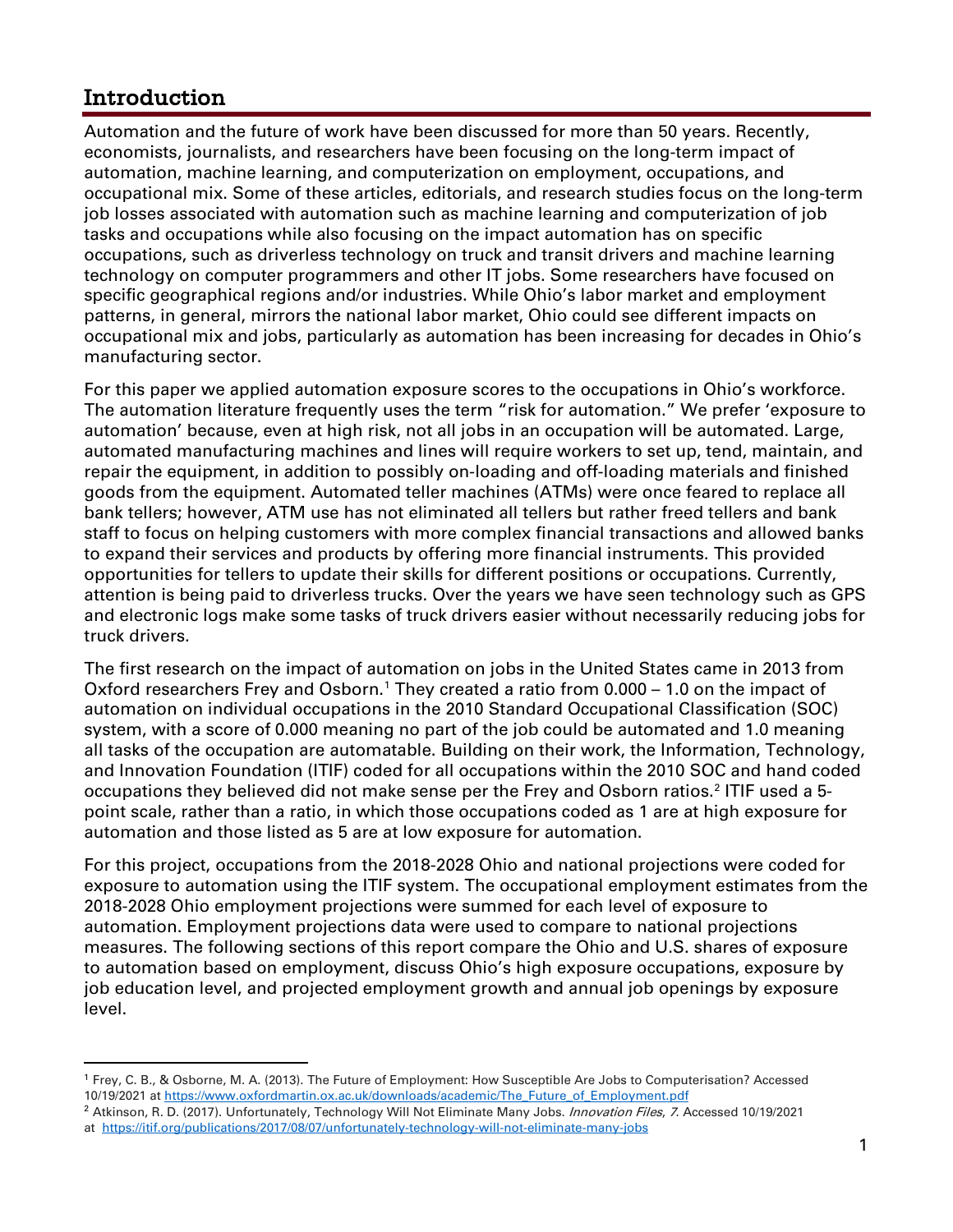#### Share of Employment by Exposure Level

For 2018 employment, 7.6% of Ohio jobs have a high level of exposure to automation, as shown in Figure 1. This was the smallest share of Ohio employment among the exposure levels. The high exposure category is smaller for Ohio compared to the U.S., in which 8.1% of the national employment is in that category. The moderately high exposure category contains the largest share of Ohio jobs (35.4% of employment), and this group is a larger share than U.S. employment at 32.3%. About 14.1% of Ohio employment and 15.7% of U.S. employment are in the moderate category of exposure. The moderately low category has the second largest share of employment, and both Ohio and the U.S. have 28.8% of employment in this category. The share of Ohio employment in the low exposure to automation category is 14.2%, which is almost twice the share of the highest exposure category. Overall, Ohio's share of employment by exposure to automation appears to mirror U.S. employment and exposure to automation. The percentage of employment in occupations considered high or moderately high exposure to automation is 43.0% for Ohio compared with 40.4% in the U.S. Likewise, Ohio's employment in low or moderately low exposure occupations is even closer to the United States overall at 43.0% of statewide employment and 44.0% of national employment.



#### Figure 1. Share of Employment in 2018 by Exposure to Automation

Source: Bureau of Labor Market Information and ITIF risk categories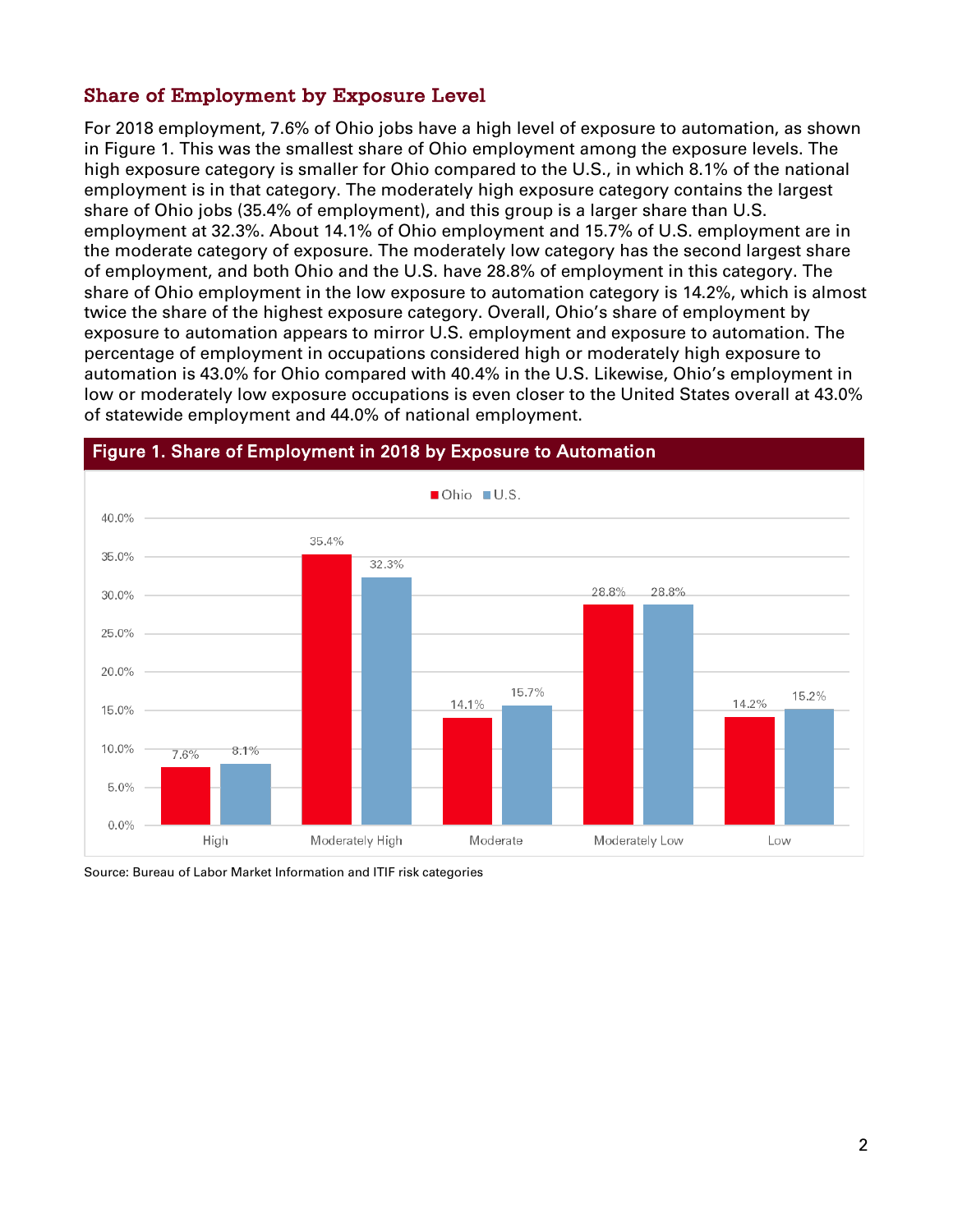#### High Exposure to Automation Occupations

Table 1 details the occupations with at least 1,000 jobs in the high exposure category. Thirty-two of the 41 occupations had more than 1,000 jobs and a combined 436,575 employment. These occupations account for 98% of employment categorized as high exposure. Three occupations: cashiers (41-2011); customer service (43-4051); and industrial truck and tractor operators (53- 7051) make up more than 57% of the total employment in the high exposure to automation category.

The location quotient (LQ) column in Table 1 details Ohio's concentration of employment relative to the U.S. for individual occupations. An LQ value greater than 1.2 means the occupation's concentration of employment in Ohio is significantly greater than the U.S. average. Eight occupations have an LQ with a value over 1.2 as noted with bolded text and yellow highlighted rows in Table 1. These occupations include medical records and health information technicians (29-2071); switchboard operators, including answering service (43-2011); billing and posting clerks and machine operators (43-3021); brokerage clerks (43-4011); court, municipal, and license clerks (43-4031); meter readers, utilities (43-5041); coating, painting, and spraying machine setters, operators, and tenders (51-9121); and industrial truck and tractor operators (53- 7051).

| <b>SOC</b><br>Code | <b>Occupational Title</b>                                           | Location<br><b>Quotient</b> | <b>Employment</b> | <b>Median</b><br>Wage | <b>Typical Education at Entry</b>        |
|--------------------|---------------------------------------------------------------------|-----------------------------|-------------------|-----------------------|------------------------------------------|
| 13-2041            | <b>Credit Analysts</b>                                              | 1.06                        | 2,932             | \$34.65               | Bachelor's degree                        |
| 23-2093            | Title Examiners, Abstractors,<br>and Searchers                      | 1.13                        | 2,558             | \$23.30               | High school diploma or<br>equivalent     |
| 27-3091            | <b>Interpreters and Translators</b>                                 | 0.87                        | 2,374             | \$24.41               | Bachelor's degree                        |
| 29-2071            | <b>Medical Records and Health</b><br><b>Information Technicians</b> | 1.24                        | 9,811             | A                     | <b>Postsecondary non-degree</b><br>award |
| 31-9094            | <b>Medical Transcriptionists</b>                                    | 0.86                        | 1,815             | \$18.18               | Postsecondary non-degree<br>award        |
| 35-2011            | Cooks, Fast Food                                                    | 0.92                        | 16,635            | \$10.14               | No formal educational<br>credential      |
| 35-9021            | <b>Dishwashers</b>                                                  | 0.79                        | 15,009            | \$10.00               | No formal educational<br>credential      |
| 39-3031            | Ushers, Lobby Attendants,<br>and Ticket Takers                      | 0.62                        | 3,139             | \$9.43                | No formal educational<br>credential      |
| 41-2011            | Cashiers                                                            | 0.89                        | 121,962           | \$10.29               | No formal educational<br>credential      |
| 43-2011            | <b>Switchboard Operators,</b><br><b>Including Answering Service</b> | 1.23                        | 3,252             | \$13.89               | High school diploma or<br>equivalent     |
| 43-3021            | <b>Billing and Posting Clerks</b><br>and Machine Operators          | 1.21                        | 21,490            | \$17.89               | High school diploma or<br>equivalent     |
| 43-3051            | Payroll and Timekeeping<br>Clerks                                   | 1.05                        | 5,831             | \$21.38               | High school diploma or<br>equivalent     |
| 43-3071            | <b>Tellers</b>                                                      | 1.03                        | 18,437            | \$14.40               | High school diploma or<br>equivalent     |
| 43-4011            | <b>Brokerage Clerks</b>                                             | 1.20                        | 2,457             | \$23.79               | High school diploma or<br>equivalent     |

Table 1. Ohio Occupations with the High Exposure to Automation and Employment Over 1,000 in 2018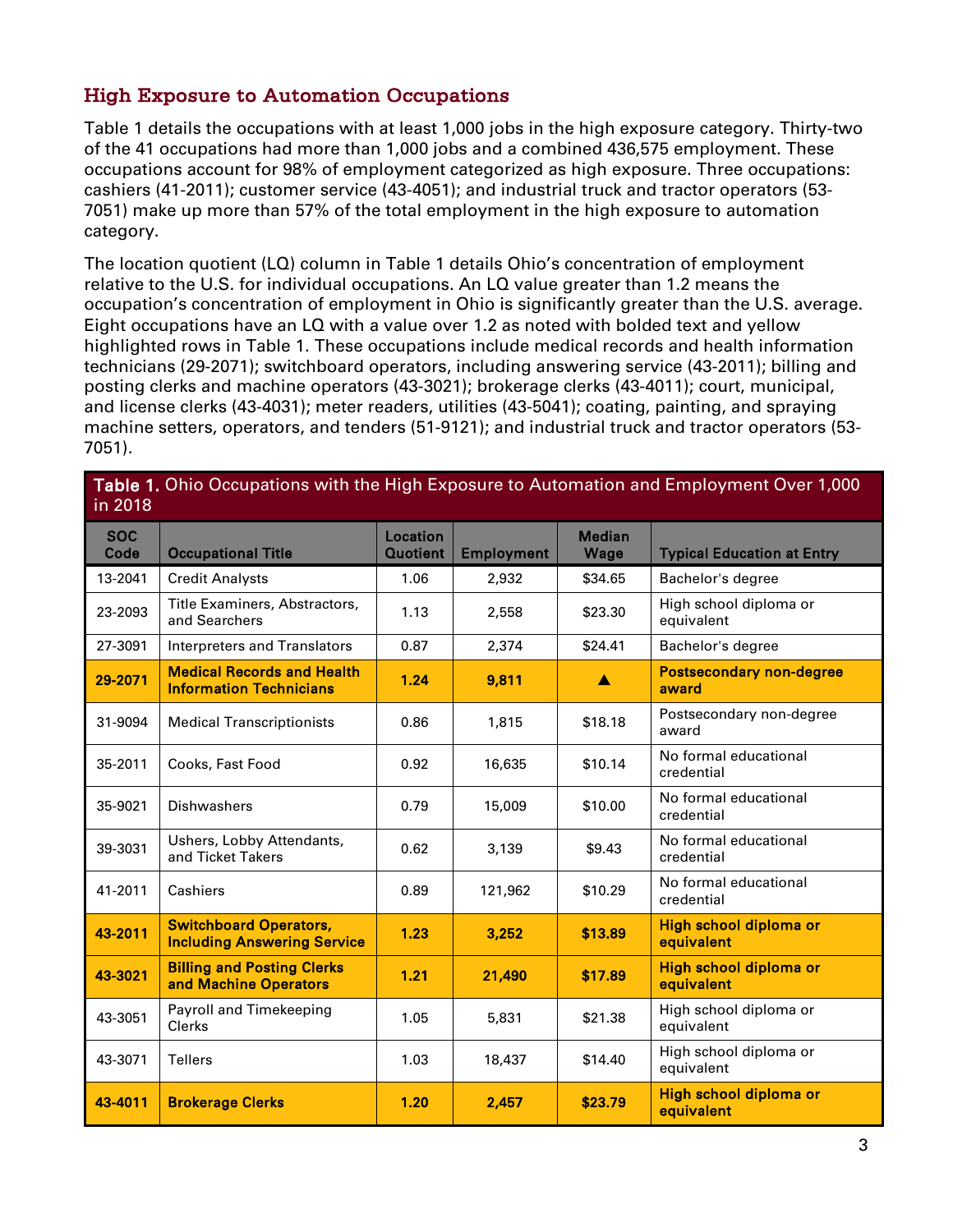Table 1. cont'd

| <b>SOC</b><br>Code | <b>Occupational Title</b>                                                                          | <b>Location</b><br><b>Quotient</b> | <b>Employment</b> | <b>Median</b><br>Wage | <b>Typical Education at Entry</b>    |
|--------------------|----------------------------------------------------------------------------------------------------|------------------------------------|-------------------|-----------------------|--------------------------------------|
| 43-4031            | <b>Court, Municipal, and</b><br><b>License Clerks</b>                                              | 1.75                               | 9,481             | \$17.93               | High school diploma or<br>equivalent |
| 43-4051            | <b>Customer Service</b><br>Representatives                                                         | 0.94                               | 100,806           | \$16.70               | High school diploma or<br>equivalent |
| 43-4071            | <b>File Clerks</b>                                                                                 | 0.89                               | 3,791             | \$16.72               | High school diploma or<br>equivalent |
| 43-4181            | Reservation and<br><b>Transportation Ticket Agents</b><br>and Travel Clerks                        | 0.37                               | 1,863             | \$20.07               | High school diploma or<br>equivalent |
| 43-4199            | Information and Record<br>Clerks, All Other                                                        | 0.61                               | 3,584             | \$20.69               | High school diploma or<br>equivalent |
| 43-5021            | <b>Couriers and Messengers</b>                                                                     | 0.67                               | 2,424             | \$13.8                | High school diploma or<br>equivalent |
| 43-5041            | <b>Meter Readers, Utilities</b>                                                                    | 1.37                               | 1,713             | \$19.52               | High school diploma or<br>equivalent |
| 43-5111            | Weighers, Measurers,<br>Checkers, and Samplers,<br>Recordkeeping                                   | 0.86                               | 2,060             | \$17.15               | High school diploma or<br>equivalent |
| 43-9021            | Data Entry Keyers                                                                                  | 0.92                               | 6,337             | \$15.60               | High school diploma or<br>equivalent |
| 43-9022            | Word Processors and Typists                                                                        | 0.67                               | 1,473             | \$18.71               | High school diploma or<br>equivalent |
| 45-2092            | Farmworkers and Laborers,<br>Crop, Nursery, and<br>Greenhouse                                      | 0.19                               | 9,388             | \$11.59               | No formal educational<br>credential  |
| 49-3021            | Automotive Body and Related<br>Repairers                                                           | 0.97                               | 5,671             | \$18.56               | High school diploma or<br>equivalent |
| 51-3022            | Meat, Poultry, and Fish<br><b>Cutters and Trimmers</b>                                             | 0.32                               | 1,875             | \$14.37               | No formal educational<br>credential  |
| 51-9121            | <b>Coating, Painting, and</b><br><b>Spraying Machine Setters,</b><br><b>Operators, and Tenders</b> | 1.67                               | 5,807             |                       | High school diploma or<br>equivalent |
| 53-3041            | <b>Taxi Drivers and Chauffeurs</b>                                                                 | 0.99                               | 13,407            |                       | No formal educational<br>credential  |
| 53-6021            | <b>Parking Lot Attendants</b>                                                                      | 0.83                               | 4,545             | \$10.43               | No formal educational<br>credential  |
| 53-6031            | <b>Service Station Attendants</b>                                                                  | 0.89                               | 3,834             | \$11.45               | No formal educational<br>credential  |
| 53-7051            | <b>Industrial Truck and Tractor</b><br><b>Operators</b>                                            | 1.36                               | 30,814            | \$17.32               | No formal educational<br>credential  |

 Wage data unavailable due to OES/SOC changes. https:www.bls.gov/soc/2018/#publications Source: Bureau of Labor Market Information and ITIF Risk Categories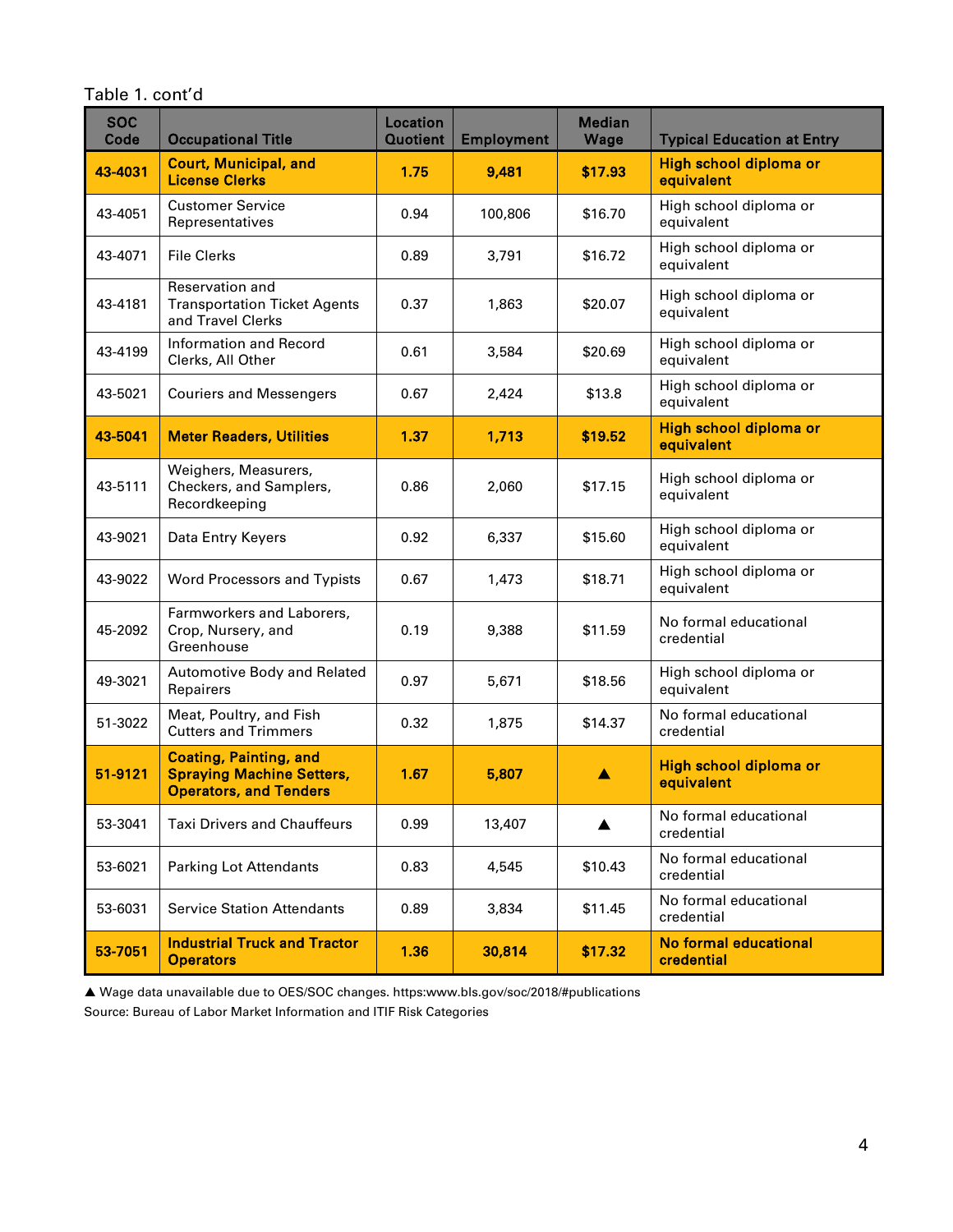#### Exposure to Automation by Occupational Education Levels

Figure 2 shows Ohio employment by the educational requirements of occupations and exposure to automation. Exposure to automation disproportionally affects jobs requiring a high school diploma or less. About 25% of jobs require a bachelor's degree or higher,<sup>[3](#page-5-0)</sup> and most of those jobs are concentrated in occupations with low or moderately low exposure. About 64% of jobs require a high school diploma or less, $4$  and they are more likely to be in moderately high and high exposure to automation occupations.

| Figure 2. Share of Ohio Employment by Exposure and Educational Requirement in 2018 |                                            |            |
|------------------------------------------------------------------------------------|--------------------------------------------|------------|
| Bachelor's degree or higher                                                        | 10.60%                                     |            |
| Post-secondary award, some college, or Associate's<br>degree                       | Low<br>2.30%<br>Exposure                   |            |
| High School or equivalent                                                          | 1.20%                                      |            |
| Less than High School                                                              | $0.00\%$                                   |            |
| Bachelor's degree or higher                                                        | 9.60%                                      |            |
| Post-secondary award, some college, or Associate's<br>degree                       | Moderately<br>4.70%<br>Low                 |            |
| High School or equivalent                                                          | 13.70%                                     | Exposure   |
| Less than High School                                                              | 0.80%                                      |            |
| Bachelor's degree or higher                                                        | 2.5%                                       |            |
| Post-secondary award, some college, or Associate's<br>degree                       | Moderate<br>0.8%                           |            |
| High School or equivalent                                                          | Exposure<br>7.3%                           |            |
| Less than High School                                                              | 3.5%                                       |            |
| Bachelor's degree or higher                                                        | 1.8%                                       |            |
| Post-secondary award, some college, or Associate's<br>degree                       | 3.3%                                       | Moderately |
| High School or equivalent                                                          | High<br>15.3%                              | Exposure   |
| Less than High School                                                              | 15.0%                                      |            |
| Bachelor's degree or higher                                                        | 0.1%                                       |            |
| Post-secondary award, some college, or Associate's<br>degree                       | 0.2%<br>High                               |            |
| High School or equivalent                                                          | $3.4\%$<br>Exposure                        |            |
| Less than High School                                                              | 3.8%                                       |            |
|                                                                                    | 0.0%<br>$5.0\%$<br>10.0%<br>15.0%<br>20.0% |            |

Source: Bureau of Labor Market Information and ITIF Risk Categories

<span id="page-5-1"></span><span id="page-5-0"></span><sup>&</sup>lt;sup>3</sup> Ohio Job Outlook 2018-2028 [\(https://ohiolmi.com/\\_docs/PROJ/Ohio/Ohio\\_Job\\_Outlook\\_2018-2028.pdf\).](https://ohiolmi.com/_docs/PROJ/Ohio/Ohio_Job_Outlook_2018-2028.pdf)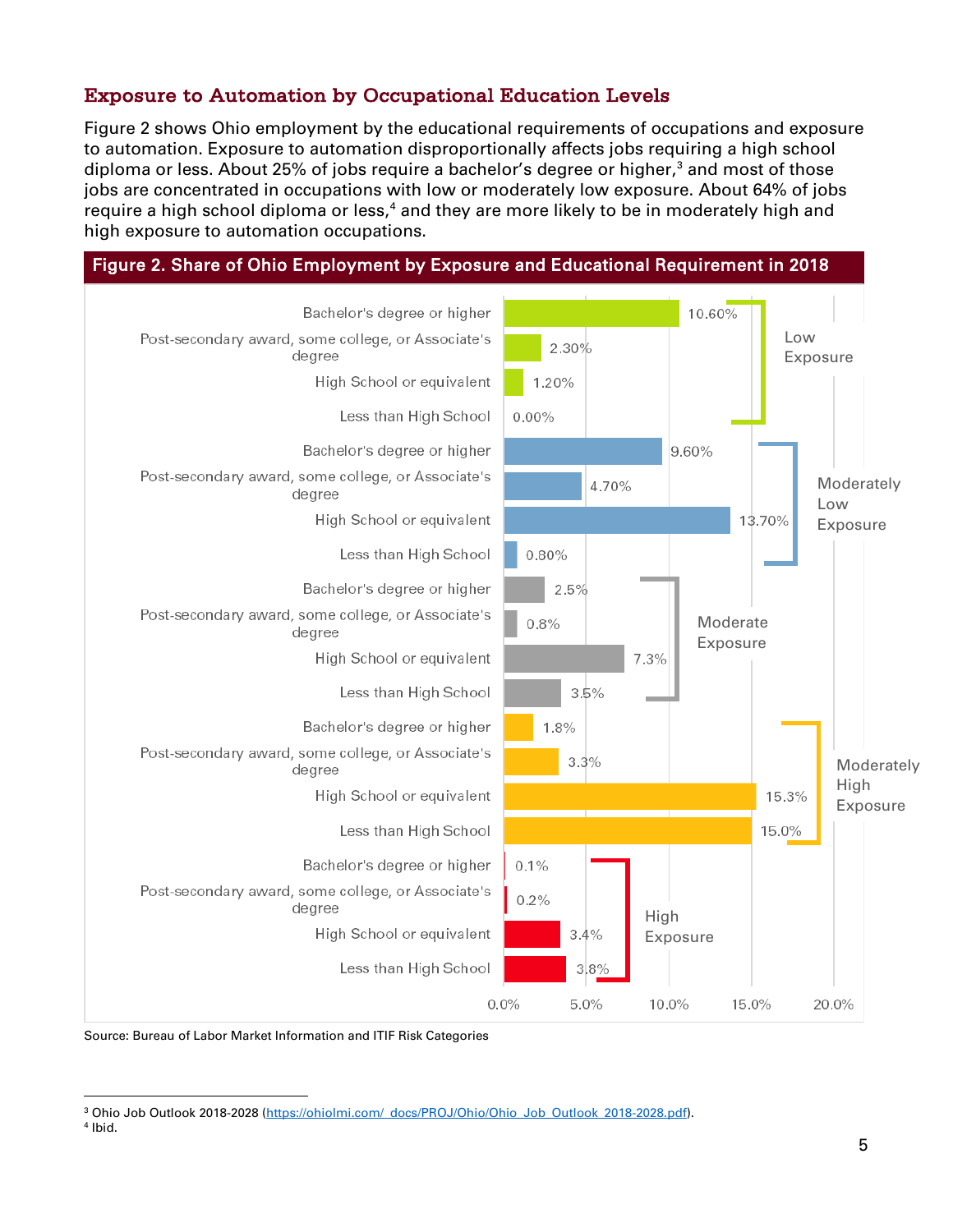#### Job Growth and Exposure to Automation

Overall, employment in Ohio is expected to grow by 2.4% between 2018 and 2028. However, this varies by the level of exposure to automation. Occupations with high exposure and moderately high exposure are expected to shrink through 2028. Occupations with moderate exposure to automation are expected to grow 1.2%, slower than Ohio's anticipated overall growth. Moderately low occupations are expected to grow 5.9% through 2028, and low exposure occupations are expected to grow 6.2%.



## Figure 3. Projected Employment Growth by Risk Category, 2018-2028

Source: Bureau of Labor Market Information and ITIF Risk Categories

Automation has affected past employment levels and can continue to do so. For example, the BLS notes that online and mobile banking allows bank customers to do routine transactions without visiting physical locations. New technologies such as video tellers allow a single teller to serve multiple locations.<sup>[5](#page-6-0)</sup>

<span id="page-6-0"></span><sup>&</sup>lt;sup>5</sup> Michael Rieley, "In the money: occupational projections for the financial industry," Beyond the Numbers: Employment & Unemployment, vol. 7, no. 16 (U.S. Bureau of Labor Statistics, October 2018), [https://www.bls.gov/opub/btn/volume-7/in-the-money-occupational-projections-for](https://www.bls.gov/opub/btn/volume-7/in-the-money-occupational-projections-for-the-financial-industry.htm)[the-financial-industry.htm](https://www.bls.gov/opub/btn/volume-7/in-the-money-occupational-projections-for-the-financial-industry.htm)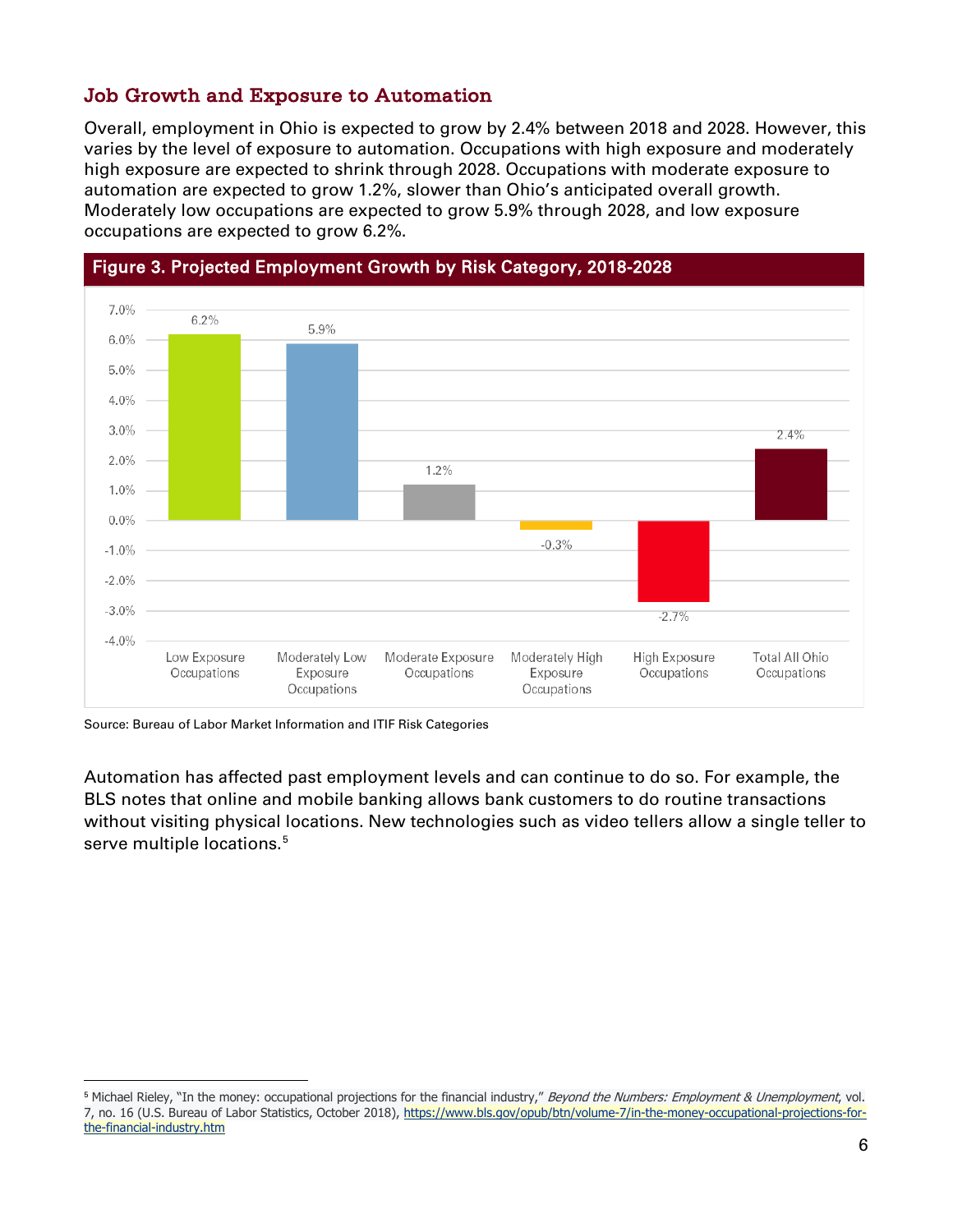#### Annual Job Openings and Exposure to Automation

Projected growth does not tell the whole story when it comes to employment and job openings in occupations. Even in occupations that are expected to shrink, job openings occur when those employed in them exit the workforce, retire, or take new jobs in different occupations. Ohio is expected to have over 680,000 annual job openings from 2018 to 2028. The high and moderately high exposure occupations account for more than 47% of the 323,648 expected annual openings in Ohio. See Figure 4.



Source: Bureau of Labor Market Information and ITIF Risk Categories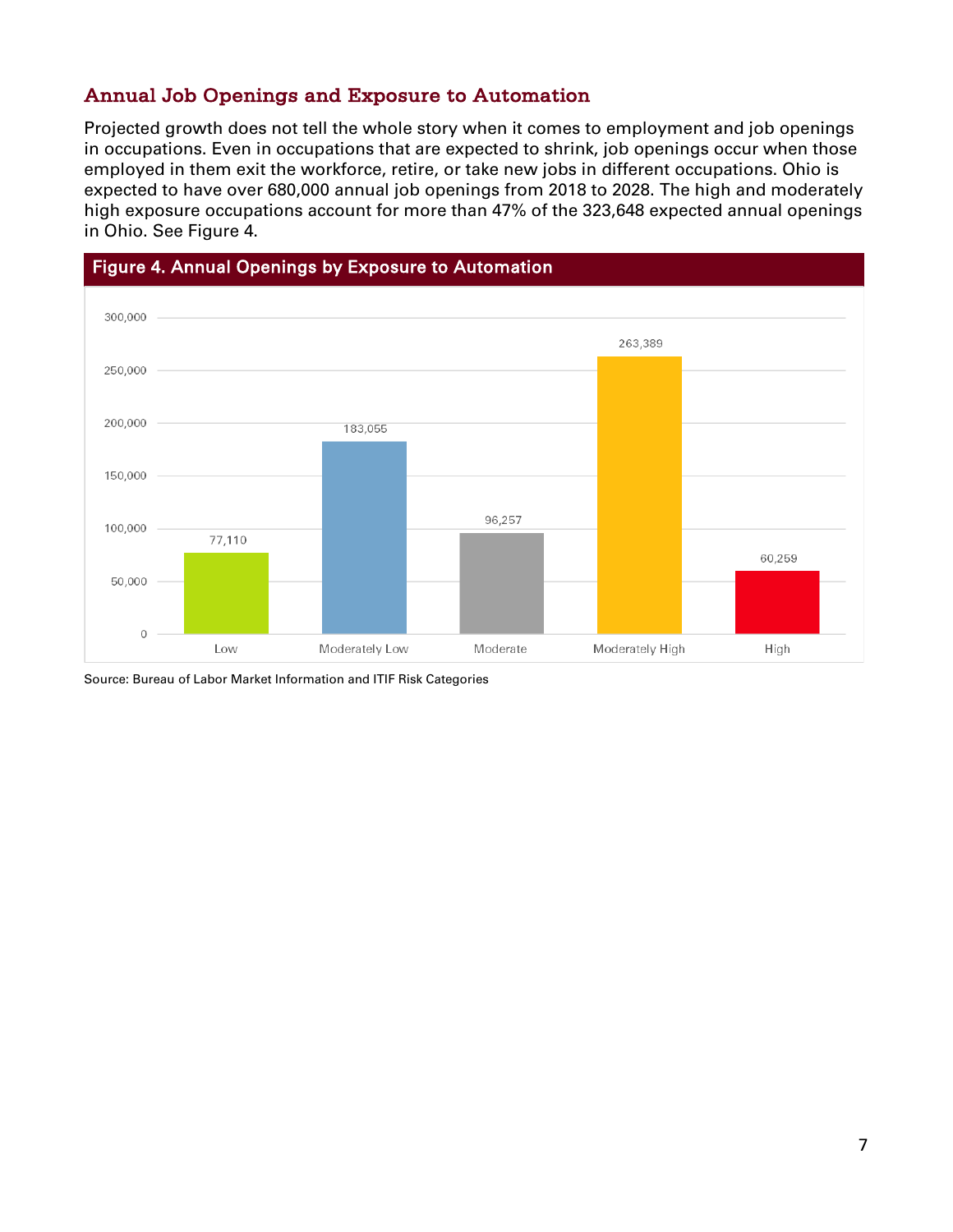Figure 5 compares the U.S. and Ohio distribution of expected annual job openings for the levels of exposure to automation. The two distributions are similar. Ohio has a higher percentage of annual job openings in occupations with moderately high exposure and lower percentages of job openings in moderate and low exposure occupations.



Source: Bureau of Labor Market Information and ITIF Risk Categories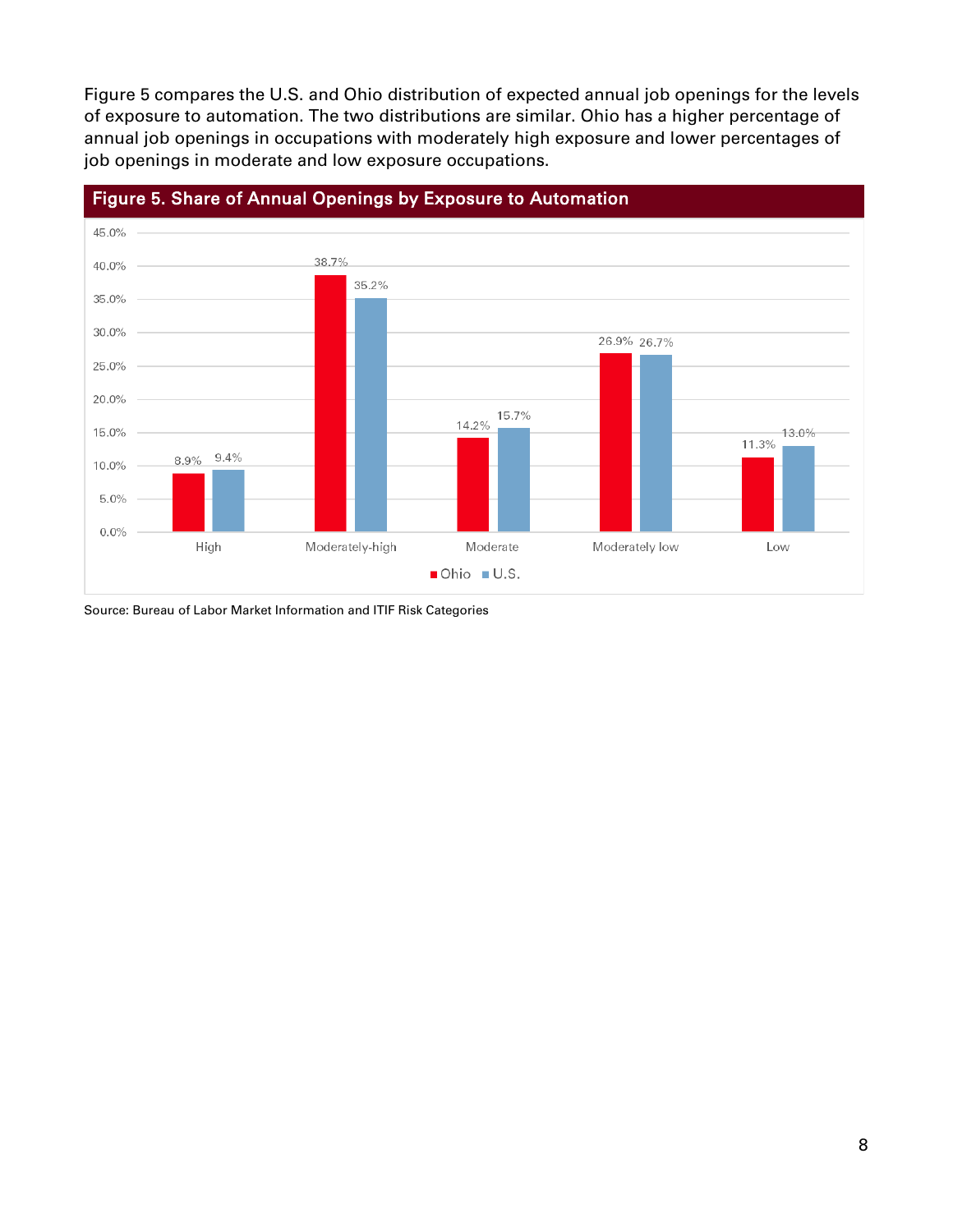## Conclusion

Occupations differ in their exposure to automation. Automation carries with it the threat of job loss and the opportunity for new or modified jobs. Even in occupations with high exposure to automation, not all jobs or tasks associated with that occupation will be automated. Understanding occupational exposure to automation helps anticipate changes in employment and required occupational knowledge, skills, and abilities.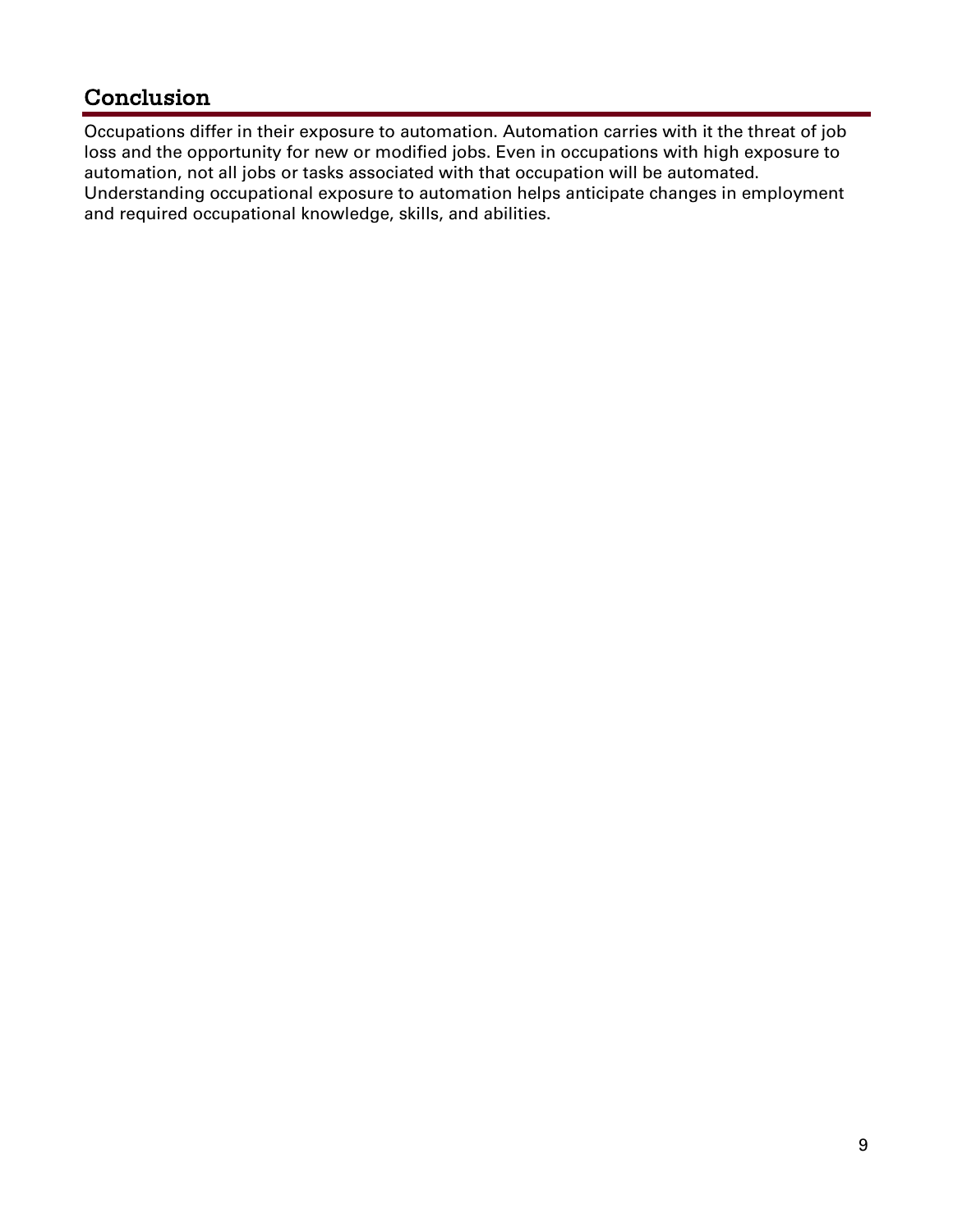## Technical Notes

One occupation was not able to be coded, as the original file from ITIF seemed to have an error. The SOC system combined two 2010 assembler occupations (with different ITIF exposure to automation codes) into one "assembler, all other, including team assembler" code. Based on Ohio statewide 2014-2024 and 2016-2026 occupational projections, the new SOC was coded to the assembler exposure to automation score of the most prevalent occupation in Ohio in the new Standard Occupational Classification based on those previous projections. For consistency, national projections were coded using the same ITIF codes used for Ohio.